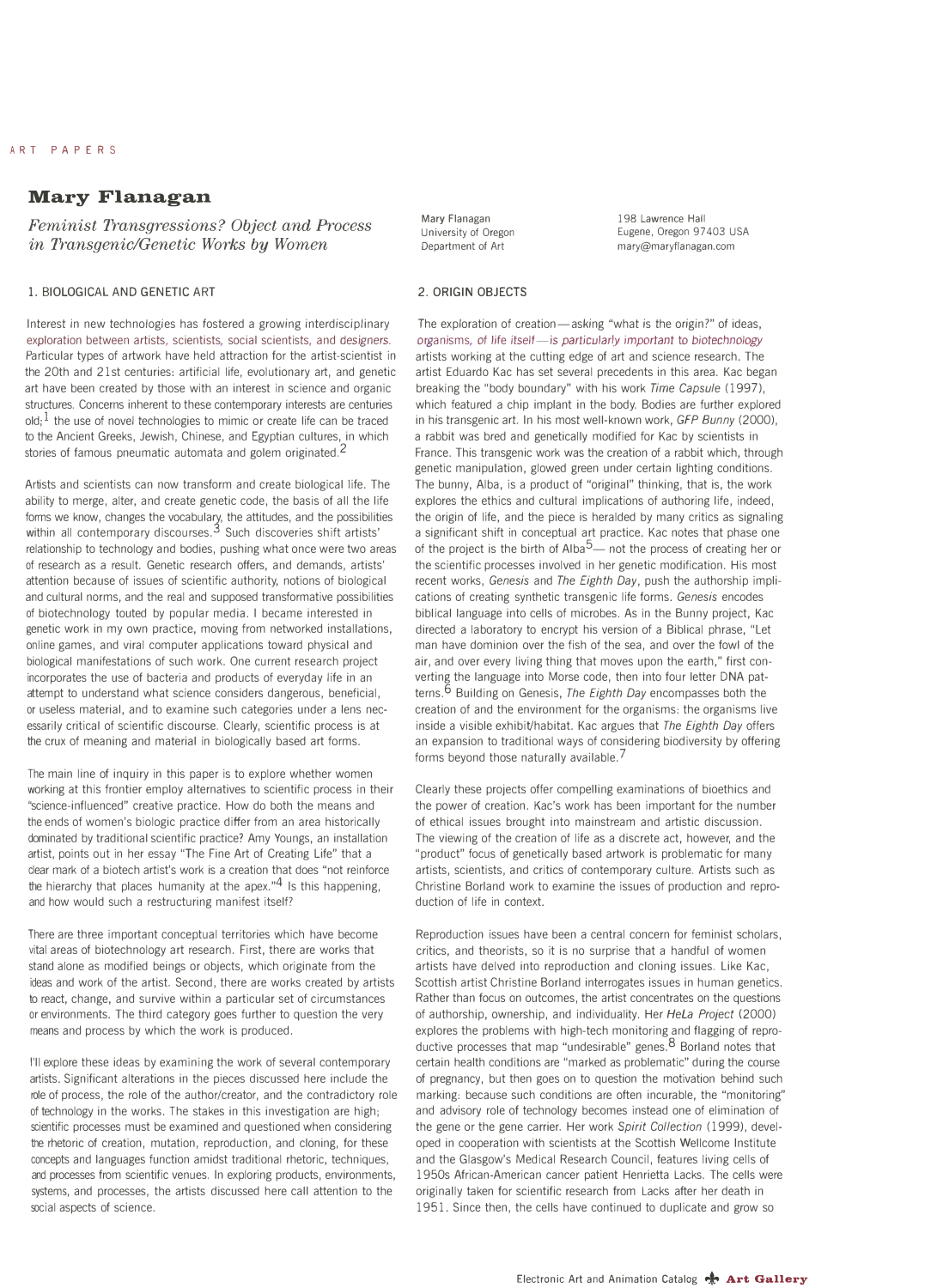now more of her cells exist than when she was alive. This case spurs an important debate about who owns research cells and the length of time research on human cells can be conducted. Borland's work pushes both the material and social questions by using Lacks' cells herself, exploring issues of DNA as property, a person's rights to his or her genetic materials, and issues of race and class in scientific research.<sup>9</sup> This work carefully examines the sets of assumptions necessary to produce new cells and new life artifacts.

The artist's intention in biological creation differs from corporate research groups and the biotech industry. Yet unlike Borland, who is interested in how the system she designs is established on critically informed ties to its material world, questions asked by Kac in his work are narrower, focusing on the responsibility of the "creator" to the living genetic product rather than on the system which produces the organism, or the role of the organism within a system.<sup>10</sup> The critique Kac offers echos a science and engineering paradigm in which industry-driven scientific practices focuses on outcomes: engineering, specifically, tends to find "technological fixes to complex problems, and by ignoring the complexity, generates new ecological problems which are later defined away as 'unanticipated side effects' and 'negative externalities.' Within the engineering ethos it is impossible to anticipate and predict the ecological breakdown that an engineering intervention can cause. Engineering solutions are blind to their own impacts." $11$  Similar to the way engineering fixes problems while ignoring complexity, scientists and engineers commonly conduct research without regard to the political nature of such work. This tendency extends into many areas of technology development, including hardware and software development. The emerging field of biotech or transgenic art must be read alongside this uncritical context. Artists who utilize transgenic processes in their work share a common understanding of the immense importance of the social and political ramifications in the use of genetic engineering and biotechnology. $12$ 

### **3. CIRCUMSTANCE OBJECTS**

A key intellectual and artistic question in many projects by women artists concerns the circumstances in which the creation of the work lives. The development or study of particular environments is an essential element to these works, as is how the environments affect and change the life created. As an example, researcher/artist Natalie Jeremijenko created a series of projects dealing with environmental effects on similar or identical works. She notes in describing the context of the project, "cloning has made it possible to Xerox copy organic life and fundamentally confound the traditional understanding of individualism and authenticity."<sup>13</sup> Her multi-year *One Tree* project consists of one hundred trees that are clones of a single tree, grown in the late 1990s and planted in 2001 at various sites around the San Francisco Bay area, including private properties, schools, and Golden Gate Park. The project's goal is to explore the environmental influence on life by planting the trees in various locations, reflecting both the social and environmental conditions of cloning.

Cloning discussions revolve around the central concern over boundaries of the self and the other. This involves ethical issues that posit the creation of clones as "unnatural" or potentially unhealthy, as well as social and legal issues in terms of the way ownership, copyright, and other identity issues will be worked out.14

In the micro-biological work of Sabrina Raaf, the environmental influence on life is explored within a designed system rather than a "natural" environment. In her project *Breath II: Growing Pleasure* (1 998). Raaf created a sculptural home for micro organisms, creating a host body

complete with "organelles," or hollow body forms, connected with a network of latex tubes. Raaf created these artificial organelles by sculpting conduits in ground beef and then casting into clear rubber for tubing. The insides of the organelles and connecting tubes are coated with agar and house Serratia marcescens, a red colored bacteria. As the red bacteria grow, they move up the network of tubes, and "slowly (re)fill all the organs with life." $15$  Conceptually, Raaf argues that "the lifeless meat (ground beef) that was used to create the organelles will be revived into a new self-sustaining, wall-mounted, organismal network."16



Figure 1. *Breath II,* Sabrina Raaf

*Breath II* grows a master organism that significantly represents the artist's process in conceiving the work: the sculpting of the tubes and conduits for future inhabitants out of ground beef suggests a preoccupation with the material body, flesh, and the transformative states of flesh. Works like Raaf's help us recall that life, human and otherwise, begins and ends in precarious environmental conditions and carefully constructed social conditions, bringing to mind feminist critiques of human nature as "socially constructed" rather than pristine, pure, or otherwise romantically natural. Thus, the focus of this work is both to rematerialize artistic practice and prioritize a life system over the logic of human desire. The Jeremijenko and Borland work explored here delves into notions of environmental effects and social conditions, while Raaf's considers these ideas in light of creating a new environment for created life forms.<sup>17</sup>

Cultural interest in science-in particular, biology-and the role of genetic makeup in determining life, are our most technologically advanced possibilities, where a desire for mimesis and anthropomorphism manifest in other life forms. How does the material and conceptual form and context of creation of genetic code influence artistic practice? As the sciences and arts merge in interesting biotech projects, it is intentionality of the research that distinguishes the divergent research goals of scientists and artists, and the ultimate role of the artist's work. However, the above projects do not fully reflect an in-depth critique of scientific process. The systems that are established in order to produce cloned trees, glowing rabbits, or biblical genetic translations require intensive examination to ensure they do not reproduce customary research results.

#### **4. PROCESSES**

With the failure of immersive virtual reality to immediately alter our everyday human experience, one may argue that bodies are the funda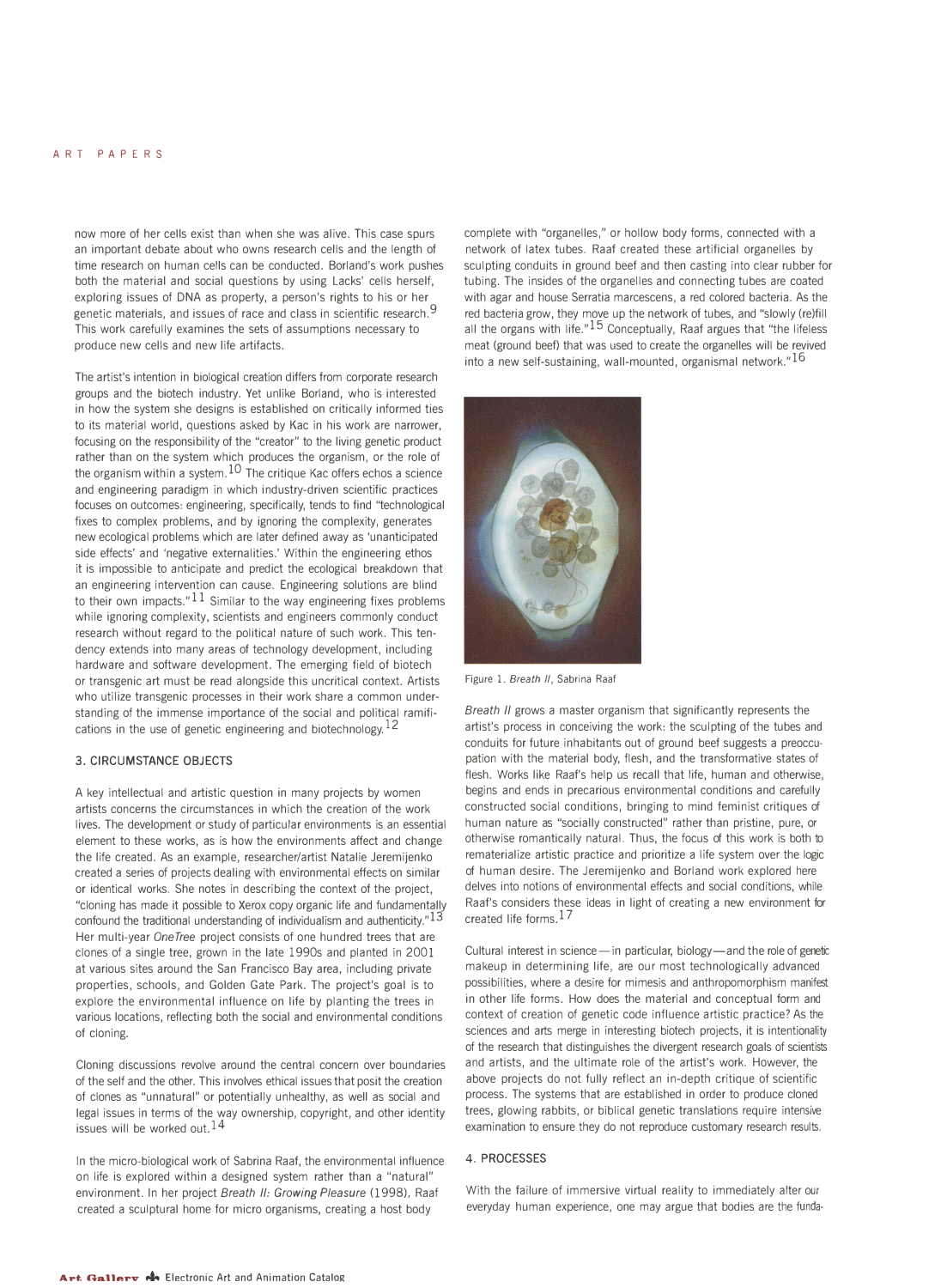mental domain for the development of art. Some artworks adopt an ideology of mastery of the environment on a body system, turning bodies into frontiers for domination, control, and mastery. If scientific processes are not questioned alongside issues of the creation, reproduction, mutation, and environments in these types of works, the critique of practices in biotechnology and technologies of reproduction remains a hollow one. In order to comprehend their importance and political significance, the processes used to create biotechnological art must be questioned and brought to the forefront.

Andrea Zittel's project *Bantam Breeding* was originally intended to reflect all phases of life: creation, by raising bantam chickens; destruction, by killing the chickens herself; and preservation, through taxidermy. Through this process, Zittel could chart the system of objectification, creation, possession, and control of life, showing that "breeding is the ultimate form of ownership."18 During the implementation of the project, however, she decided to focus on the breeding of the chickens. Zittel created her series of "breeding units" for encouraging certain aspects of bantam life over others in order to create a "more natural" bantam chicken as a long-term project.19 Another unit, *Breeding Unit for Reassigning Flight,* is a nesting environment that is designed to reencourage flight for the currently flightless breed by situating the egg nest high up in the unit. The *Breeding Unit for Averaging Eight Breeds,*  allows cross breeding between the eight breeds of Bantam caged in the unit. Zittel has displayed the units as art pieces in order to make her breeding project and process public.<sup>20</sup>

Another project by Sabrina Raaf allows us to study the environments produced from and between human interactions, while also examining process, and just as importantly, touches on the ethnic and racial implications of biological work. Her project, *Breath Cultures* (1999), is an installation that explores environments: how space is socially defined, and how life from one organism to another is transmitted through space to new life environments. Using the breath of those visiting the exhibit, Raaf cultivates visitors' unseen "cultures" (i.e. oral flora) exhaled by the visitor/participants. "By making this visible by means of culturing the biological material of each breath, [Raafl point[s] to an identity for the escaped space which exists between us. This is a space where cultures intermingle through the life of ideas and also of living biological material."<sup>21</sup> Raaf collected breaths from participants of 1 7 different ethnic and cultural backgrounds whose breath on agar dishes formed the "seeds" of the piece. The cultures were then left in the gallery to incubate.



Figure 2. *Breath Cultures,* Sabrina Raaf

"The organisms which grew from each participant's breath embodied the biological (bacterial/fungal) portrait of that individual as well as that unique moment when their breath was taken."22 Thus, Raaf's process and resulting project explores notions of time as well as space and material, and most importantly, pushes the notion of process and

documentation of research steps to the forefront. The Raaf and Zittel works delve into the procedures in which creation and discovery are manifest. The discourse about these projects concerns not only ideas of creating life, but boundary spaces between "natural" and "unnatural" creations and spaces between the self and the other.

Other artists working in this area include Catherine Chalmers, whose work *Transgenic Mice* (2 000), documents the process of producing genetically engineered mice in scientific settings; and Susan Robb, who sets up laboratory conditions for various projects in order to conduct non-hypothesis based experiments that investigate personal and social aspects of the scientific method. In all of the artists' work discussed here, the exciting and significant conceptual territories which have become cornerstone issues in biotechnology art research concern an integrated interrogation of the scientific processes used in both science and in creating biotechnological art.

The artistic discourse engaged with biotech and transgenic creative research helps us better examine the process of scientific creation and the placement of life. Such research creates ambiguities about notions of individuality; complicates polemics of gender and hierarchical, outcomes-based research processes; questions creation myths and the precarious question of "origins"; and asks us to examine the "natural" environment we in fact construct amidst a constructed culture.

## **5. CONCLUSION**

For several decades, feminist scholarship in feminist ethics and reproductive technology, biotechnology, and genetic sciences has offered a powerful anti-utopian argument to the wonders of current and future body sciences. Feminist scholars have long had a particular stake in this area given the ties between women's bodies and gene therapy, cloning, and genetic reproductive issues. In addition, the stereotype of men as "hard scientists" has influenced the realm of genetic art. Those few women who are working at the intersection of genetic engineering and art have identifiable (and different) considerations than the trends in the movement overall. Yet, acknowledging that women's artwork might pose different questions to biotechnology and transgenics carries with them a very real danger of lumping women artists interested in biology into a separable, homogeneous group with some kind of "unified female essence."23 This too is problematic. However, a discussion of trends and specific works should offer a range of responses, and allows us to recognize ever more varieties and author(itie)s in this area of inquiry and practice.

Feminism as a critical discourse is not often utilized in high tech arenas, and has not been a principal component in discussions about or the evolution of biotech art. $24$  In these projects by women artists, however, there is true experimentation with definitions of life, difference, and environmental factors in genetic art, which grapple with issues sprouting from parallel developments in the sciences. In this context, the artist's work is perhaps more effective than feminist critics and theorists who are bound by hierarchies in language and thus have difficulty reworking the very hierarchical arguments and academic processes so often critiqued. By uncovering the very rules and processes governing scientific exploration as conceptual processes, women artists are calling attention to the social construction of science and the social and environmental contexts for art, science, and life. A crucial shift in perspective from object to process helps to move beyond the deadlock of conceptual art's true power to rethink systems. Amy Youngs's consideration of a biotech artist's work as a creation that does "not reinforce the hierarchy that places humanity at the apex" seems to be mostly true for women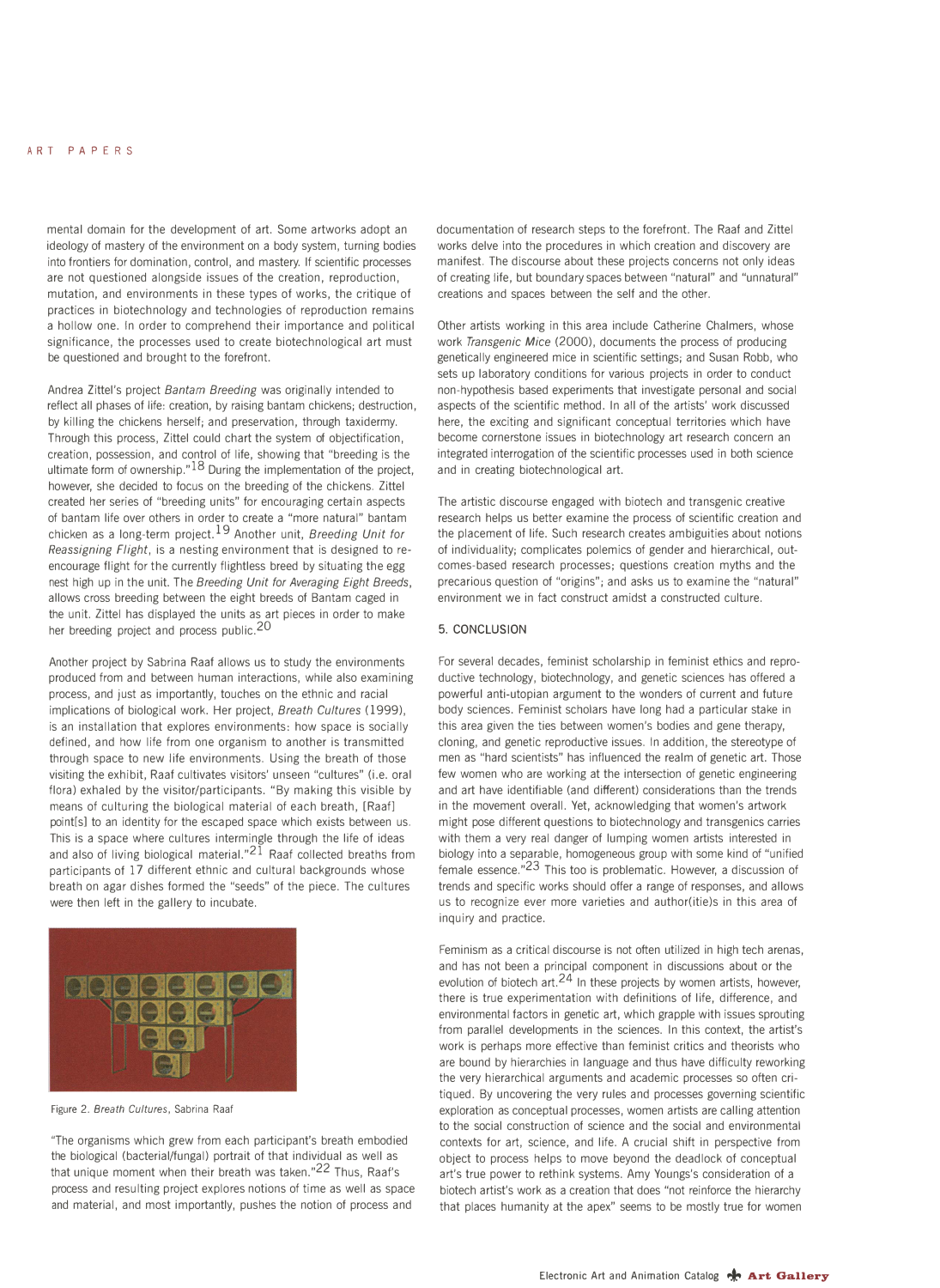artists working in biological art, artists whose work also receives less attention than other transgenic authorities and artists.

This brief exploration is not an attempt to create a new canon of feminist transgenic artists or a label for women transgenicists; rather, its goal is to expose the variety of threads operating in biological art and poke holes in the narrowly defined canons of technological art, which remain in the 21st century a handful of well-known names in the tradition of institutionalization. It is important to keep in mind that women artists who are working in the hybrid area of art and science are at least partly informed by a history of feminist scholarship in the zone between science and art. By breaking open canonical tradition, we follow the feminist critiques of science, ethics, and knowledge and apply them to biological art.

Biological art helps us understand our epochs, environments, sciences, and selves. Both natural and scientific processes—transitions, becomings, and transformations-have historically been veiled practices. We have responded by putting order into the succession by invoking empirically established but literally unintelligible sequences. If we consider product, environment, and process to be core elements of biological art, we are able to "situate processes and work toward material change without falsely seeking transcendent, static truths."25 These conceptual projects can help the sciences (and the public at large) identify the social, environmental, and communicative importance of biotechnology and biological manipulation.

#### **REFERENCES**

GIBBS, W. 2001. Art as a Form of Life. *Scientific American.*  http://www.sciam.com/2001/0401issue/0401 profile. html

GROSZ, E. ed. 2000. *Becomings: Explorations in Time, Memory and Futures.* Ithaca and London: Cornell University Press.

HOFMANN, I., WITTKOPP, G., and WILSON, D. 1999. *Weird Science: A Conflation of Art and Science.* Bloomfield Hills, Mich: Cranbrook Art Museum.

JEREMIJENKO, N. *OneTree.* 

http://www.cat.nyu.edu/natalie/OneTree/OneTreeDescription.html

LEVY, E.K. 1996. Contemporary Art and the Genetic Code: New Models and Methods of Representation. *Art Journal* 55: 1, 20-25.

MAHONEY, R. 2000. Christine Borland. *Artnet Magazine.* 

MESKIMMON, M. 2000. Historiography/Feminisms/Strategies. *n.Paradoxa*  12.

PENNY, S. 1995. Why Do We Want Our Machines to Be Alive? *Scientific American.*  http://www.art.cfa.cmu.edu/penny/texts/sci\_ am\_ Golem. html

RAAF, S. Breath Cultures. http://www.raaf.org/

RAPOPORT, S. 1998. The Transgenic Bagel: The Transformation of Computer-Based Artwork. *Leonardo* 31:4, 271-275.

SEABROOK, J. 1990. Biotech Bondage. *New Statesman,* 17-19.

SHIVA, V. A Third World Perspective on Biotechnology. http://www.psrast.org/vashbiot.htm

STEIN, L. 2001. Smile Tomato. *Paradise Now* exhibition. http://www.geneart.org/stein.htm

TOMA, J., AKHAVAN, M., FERNANDES, K., BARNABÉ-HEIDER, F., SADIKOT, A., KAPLAN, D. R., & MILLER, F. 2001. Isolation of Multipotent Adult Stem Cells from the Dermis of Mammalian Skin. *Nature Cell Biology* 3:9, 778-784.

WRIGHT, R. 1994. Feminists, Meet Mr. Darwin: The Evolutionary Psychology of the Female Mind. *The New Republic* 211: 22, 34-42.

YOUNGS, A. 2000. The Fine Art of Creating Life. *Leonardo* 33:5, 377- 380.

ZELEVANSKY, L. 1994. *Sense and Sensibility: Woman Artists and Minimalism in the Nineties.* Exhibition catalogue. New York: Museum of Modern Art.

#### **NOTES**

1. Sonya Rapoport makes references to the artistic and historic concept of the golem as early biotech art, and as art historian Ellen Levy has pointed out, as early as the seventeenth and eighteenth centuries works were suggestive of genetics in the way they present "natural evidence" in the context of a "great chain of being." Such shapes and forms were evidenced in the pre-Darwinian illustrations of Jan Brueghel II and David Tenniers the Younger. See Levy, 1996. 2. Eighteenth-century robots, such as the "scribe" by Jacquet Orosz which could write, or the mechanical orchestra and robotic duck by Jacques de Vaucanson which flapped its wings and ate, were developed at the same time as the first programmable device, the Jacquard weaving loom, and were constructed according to mechanical "logic" similar to Babbage's difference engine architecture. See Penny, 1995. For more information on Jacques de Vaucanson's duck, see info and diagram at http://www.personeel.unimaas.nl/H.Schotel/Eendjes/Vaucansoneend.html

3. For example, new research by Freda Miller and colleagues at McGill University shows that scientists are able to retrieve stem cells from adult skin, thus making tissue for cloning and other biotech purposes readily available. See J.G. Toma et al, 2001.

4. Youngs, 380.

5. http://www.ekac.org/transgenici ndex. html

6. Roberts, K. 2001. Transgenic Art Raises Issues About Life And Ethics. *Inside IT.* 

http://www.asu.edu/it/fyi/insideit/2001/05/article4.html.

7. http://www.ekac.org/transgenicindex. html

8. Mahoney, 2000.

9. http://www.henryart.org/gene-sis/artists \_ borland .html

10. In addition, artist Joe Davis wishes to battle science's representation of who we are by sending broadcasts into outer space. "By making this attempt to communicate with the other," he explains, "we're really communicating with ourselves." Joe Davis in Gibbs, 2000. 11. Shiva.

12. A parallel investigation to this paper would be an exploration of feminist critiques of modified foods and bodies from developing countries. Feminists like Vandana Shiva from developing countries, and Susan Wolf from the West, argue that the genetic manipulation of crops, animal, and human bodies are complex, non-binary situations that ultimately create more problems than they are able to solve. Artificial foods from the West, for example, are a manifestation of the West's bio-imperialism in developing nations. (Seabrook, 1990.) Vandana Shiva argued in the early 1990s that the importance Western society places on masculine scientific creation and the low value accordingly assigned to feminine